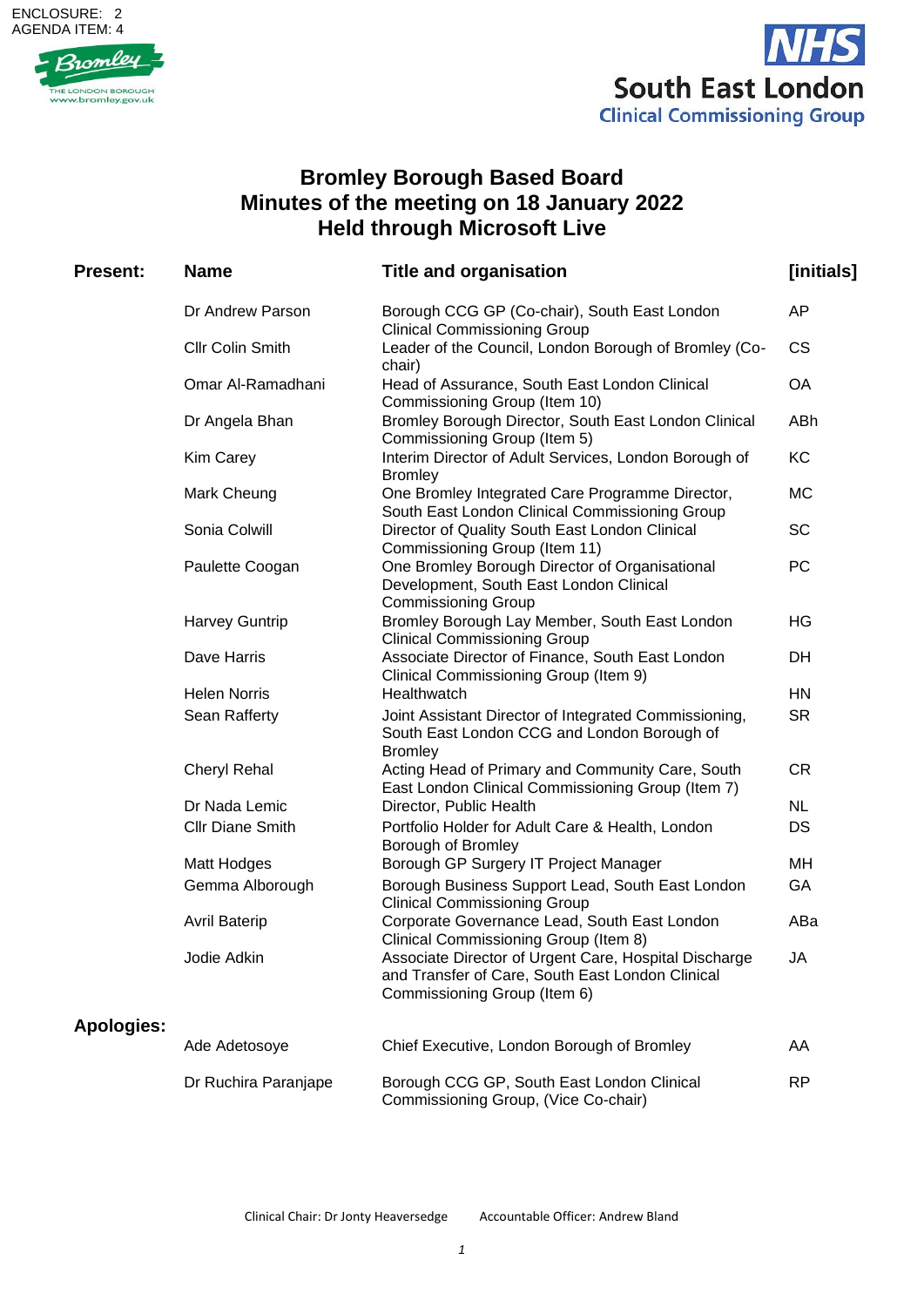



|     |                                                                                                                                                                                                                                                                                                                                                                                                                                                                                               | <b>Actioned by</b> |
|-----|-----------------------------------------------------------------------------------------------------------------------------------------------------------------------------------------------------------------------------------------------------------------------------------------------------------------------------------------------------------------------------------------------------------------------------------------------------------------------------------------------|--------------------|
| 1.  | <b>Introductions &amp; Apologies for Absence</b>                                                                                                                                                                                                                                                                                                                                                                                                                                              |                    |
| 1.1 | Councillor Colin Smith welcomed members and attendees to the January<br>Bromley Borough Based Board meeting.                                                                                                                                                                                                                                                                                                                                                                                  |                    |
|     | A minute of silence and reflection was held in respect of the late Councillor Mary<br>Cooke, Chairman of Bromley Adult Care Community PDS Committee and<br>Chairman of Bromley Health Overview Scrutiny Committee, who sadly passed<br>away recently.                                                                                                                                                                                                                                         |                    |
|     | Members and attendees of the Committee introduced themselves.                                                                                                                                                                                                                                                                                                                                                                                                                                 |                    |
| 1.2 | Apologies for absence were noted as recorded above.                                                                                                                                                                                                                                                                                                                                                                                                                                           |                    |
| 2.  | <b>Declarations of Interest</b>                                                                                                                                                                                                                                                                                                                                                                                                                                                               |                    |
| 2.1 | Dr Parson invited members to declare any interests in respect to the items on<br>the agenda.                                                                                                                                                                                                                                                                                                                                                                                                  |                    |
|     | No declarations of interest were raised during the meeting.                                                                                                                                                                                                                                                                                                                                                                                                                                   |                    |
| 3.  | <b>Public Questions</b>                                                                                                                                                                                                                                                                                                                                                                                                                                                                       |                    |
| 3.1 | It was noted that no prior public questions were received ahead of the meeting.                                                                                                                                                                                                                                                                                                                                                                                                               |                    |
|     | One public question was posted on the Q&A section during the meeting which<br>relates to a recent inpatient experience at the PRUH. Issues included staff<br>shortages, delayed tests and access to physiotherapy. The question to the<br>board was on the emergency plans to deal with situations such as this.                                                                                                                                                                              |                    |
|     | The board provided the response below, and this was noted in the public<br>questions document.                                                                                                                                                                                                                                                                                                                                                                                                |                    |
|     | There have been significant pressures on NHS services during the winter<br>period, including the impact of cases of Omicron. A number of staff members<br>across all services were also affected by the Omicron wave, resulting in staffing<br>challenges. During this time, patients were expected to have normal access to<br>therapy services and to relevant testing. The requestor has been contacted for<br>further information to address the specific concerns that have been raised. |                    |
| 4.  | Minutes of the meeting 11 November 2021 and actions                                                                                                                                                                                                                                                                                                                                                                                                                                           |                    |
| 4.1 | The Committee APPROVED the minutes of the meeting held on 11 November<br>2021 as an accurate record of the meeting.                                                                                                                                                                                                                                                                                                                                                                           |                    |
| 5.  | <b>Place Based Director's Report</b>                                                                                                                                                                                                                                                                                                                                                                                                                                                          |                    |
| 5.1 | Dr Bhan presented the Place Based Director's report. Key highlights of the<br>report were noted:                                                                                                                                                                                                                                                                                                                                                                                              |                    |
|     | • Covid update: Over recent weeks we have seen the usual system winter<br>pressures, however these are now combined with increasing levels of<br>Covid infections and significant staff shortages. Enhanced winter<br>arrangements through our partnerships this year have put us in a much                                                                                                                                                                                                   |                    |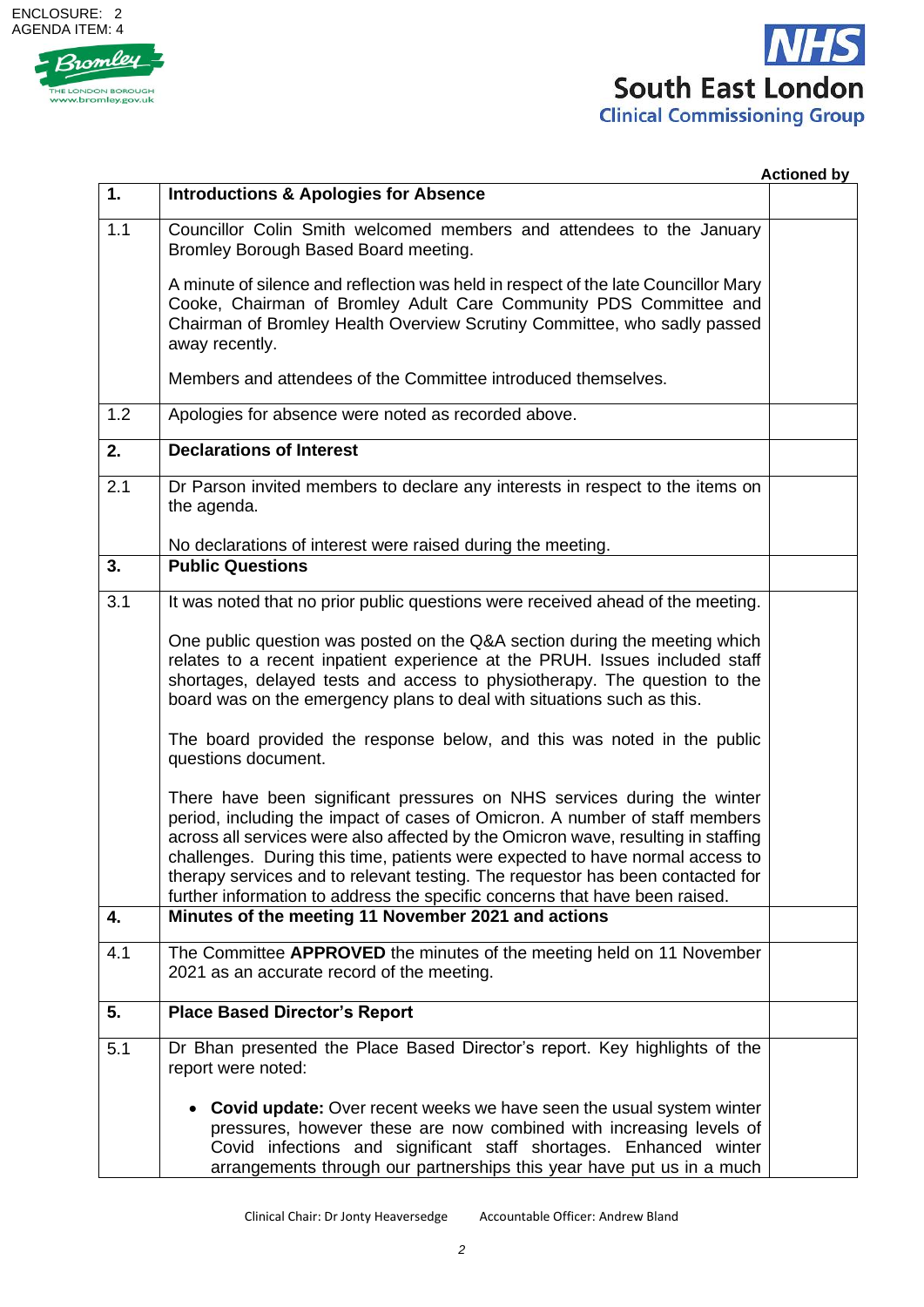



|     | better position to ensure good access to urgent care services and<br>maintaining quality for patients. Examples will be given later in the<br>agenda, such as the award-winning Single Point of Access (SPA), the<br>huge focus on Influenza and Covid vaccination programmes and the<br>additional capacity placed in primary, community and secondary care. All<br>these new services have helped to improve patient flow through the<br>hospital resulting in far fewer ambulance delays at our hospitals.                                                                                                                                         |  |
|-----|-------------------------------------------------------------------------------------------------------------------------------------------------------------------------------------------------------------------------------------------------------------------------------------------------------------------------------------------------------------------------------------------------------------------------------------------------------------------------------------------------------------------------------------------------------------------------------------------------------------------------------------------------------|--|
|     | • Seasonal Flu Vaccination Programme update: Once again very high<br>levels of uptake recorded in the over 65-year-olds with 75% uptake. Over<br>91% of our population in the over 50-year-old age-bracket have had the<br>full primary course of Covid vaccinations including the booster. The<br>Community Covid response has included the extension of GP Access<br>hubs and the delivery of additional services in the community which has<br>helped to manage high levels of illness in our population.                                                                                                                                          |  |
|     | • Discharge arrangements: Very impressive discharge arrangements<br>have been put in place this year with a number of multi-agency discharge<br>events (MADE) over the last five weeks that have resulted in a better<br>experience for patients in their ability to get home.                                                                                                                                                                                                                                                                                                                                                                        |  |
|     | ICS and development of Local Care Partnerships update: We<br>continue to work on these arrangements. It was announced in December<br>2021 that due to winter pressures and a further wave of Covid infections,<br>the full statutory implementation of the ICS will be delayed from April 2022<br>until the beginning of July 2022.                                                                                                                                                                                                                                                                                                                   |  |
| 5.2 | Dr Parson thanked Dr Bhan noting the importance of the extremely challenging<br>time over the last few months and the joint-working partnerships in the system<br>to meet challenges.                                                                                                                                                                                                                                                                                                                                                                                                                                                                 |  |
|     | There was a discussion on norovirus and the prevalence of this in Bromley. Dr<br>Bhan reported few outbreaks and cases in the hospital and care homes. Some<br>of the actions the whole population took to reduce the transmission of Covid-19<br>also works for other bacteria and viruses and reduces the spread of these<br>organisms.                                                                                                                                                                                                                                                                                                             |  |
|     | Dr Nada Lemic confirmed that the incidence of norovirus was low in care homes<br>and the community though there had been reports of two suspected norovirus<br>outbreaks in schools.                                                                                                                                                                                                                                                                                                                                                                                                                                                                  |  |
| 5.3 | There was a discussion on the number of care home staff that have had to leave<br>because of the Covid vaccination requirement from November. It was noted that<br>the vaccination programme has been supported through a wider support<br>framework in place for care homes. There has been a very large uptake of the<br>vaccine by care home staff. However there is a small group of staff who have<br>chosen to not take the vaccine with some of these staff being redeployed to<br>other areas and a few leaving the profession completely. It is important to note<br>no care homes had to shut temporarily or otherwise as a result of this. |  |
| 5.3 | The Committee NOTED the report.<br><b>Hospital Discharge Performance Update</b>                                                                                                                                                                                                                                                                                                                                                                                                                                                                                                                                                                       |  |
| 6.  |                                                                                                                                                                                                                                                                                                                                                                                                                                                                                                                                                                                                                                                       |  |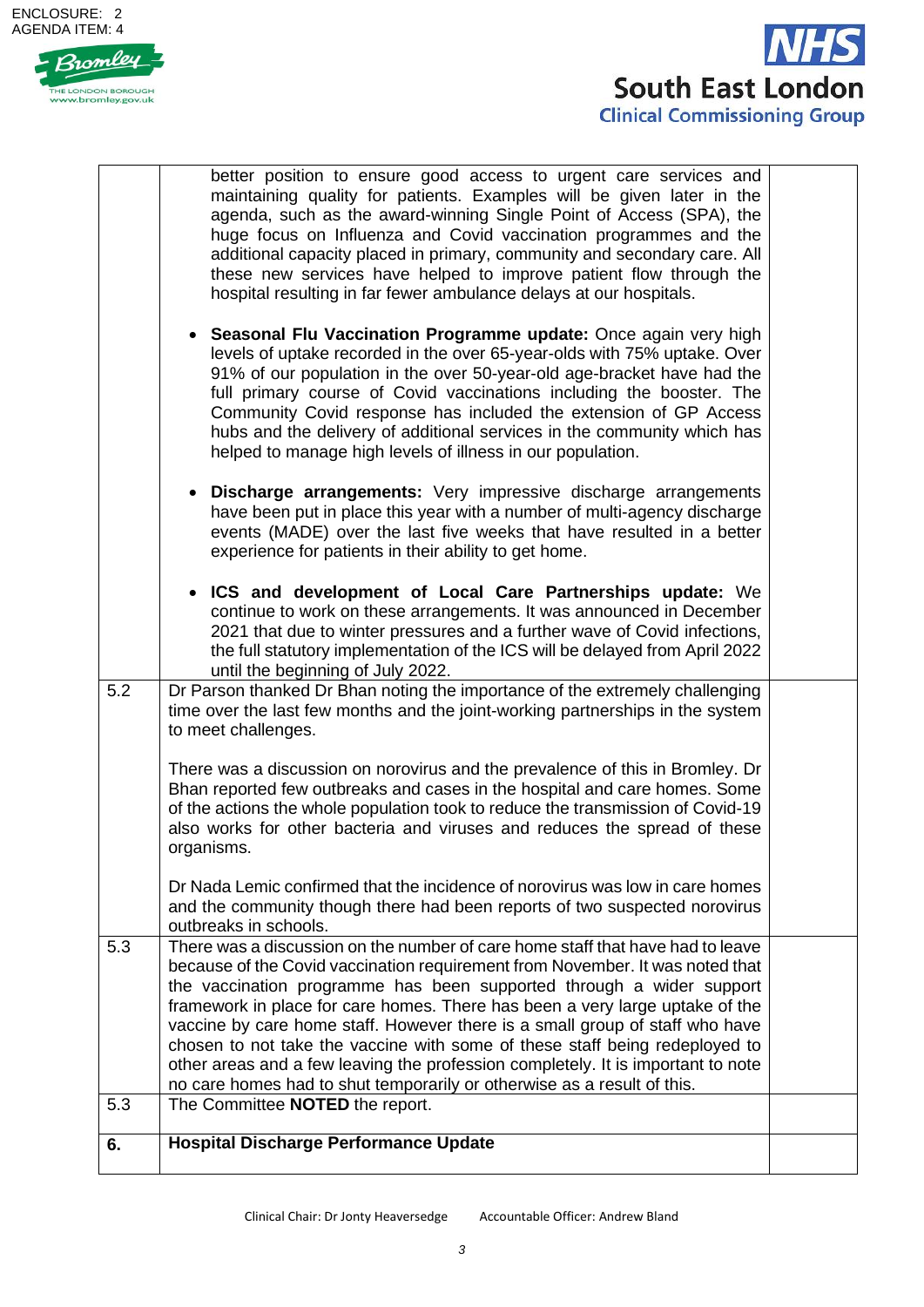



| 6.1 | Jodie Adkin presented slides on the Hospital Discharge Performance. The<br>following key points were noted:                                                                                                                                                                                                                                                                                                                                                                                                                                                                                                                                                                                                                                                                                                                                                                                                                                 |  |
|-----|---------------------------------------------------------------------------------------------------------------------------------------------------------------------------------------------------------------------------------------------------------------------------------------------------------------------------------------------------------------------------------------------------------------------------------------------------------------------------------------------------------------------------------------------------------------------------------------------------------------------------------------------------------------------------------------------------------------------------------------------------------------------------------------------------------------------------------------------------------------------------------------------------------------------------------------------|--|
|     | • The award-winning Single Point of Access (SPA) brings together system<br>partners to ensure Bromley residents are safely discharged to the most<br>appropriate setting,<br>• In December 2021, there were 575 supported discharges from the PRUH<br>(all boroughs) accounting for 33% of the total PRUH discharges of 1742.<br>• The PRUH has a higher percentage of supported discharges at 32% than<br>SEL at 28%, probably reflecting the demographics of the population.<br>• There has been an increase in Pathway 3 discharges which now includes<br>new and returning residents which has significantly increased numbers of<br>patients in this pathway.<br>• In December 2021, there were 427 Pathway 1 discharges, accounting for<br>74% of total supported discharges from the PRUH.<br>• Looking forward, we seek to maximize community capacity, and in<br>January, additional capacity was utilised in care homes including |  |
|     | Residential and Nursing homes. It is noted there has been a significant<br>increase in referrals for bed-based rehabilitation. St Christopher's Hospice<br>is to restart with an enhanced offer from January. Covid outbreaks are<br>being managed well in care homes; care home settings are showing<br>considerable resilience this winter.                                                                                                                                                                                                                                                                                                                                                                                                                                                                                                                                                                                               |  |
| 6.2 | In considering the report, members raised the following comments:                                                                                                                                                                                                                                                                                                                                                                                                                                                                                                                                                                                                                                                                                                                                                                                                                                                                           |  |
| 6.3 | Dr Parson thanked Ms Adkin for the paper and summary. There was a<br>$\bullet$<br>question regarding staff absences as a result of Covid isolation<br>requirements and the impact this had on Covid arrangements and<br>mitigation. Whilst workforce challenges were most significantly<br>challenged, this was mitigated through the ethos of the SPA, using<br>capacity to meet the needs of the population along with mutual aid and<br>keeping a close eye on pathways.<br>Dr Parson thanked Ms Adkin and noted this as a great example of<br>partnership working.<br>The Committee NOTED the report.                                                                                                                                                                                                                                                                                                                                   |  |
|     |                                                                                                                                                                                                                                                                                                                                                                                                                                                                                                                                                                                                                                                                                                                                                                                                                                                                                                                                             |  |
| 7.  | Covid-19 and seasonal influenza vaccination programmes update                                                                                                                                                                                                                                                                                                                                                                                                                                                                                                                                                                                                                                                                                                                                                                                                                                                                               |  |
| 7.1 | Cheryl Rehal shared slides on the report.<br>The following updates were noted:<br>Flu vaccination uptake in Bromley has been excellent. High uptake in<br>care home residents who have all been offered a vaccination. GPs and<br>Community Pharmacies have also contributed to this and are<br>encouraging patients to have the vaccination.<br>91% of patients over 50 years old registered with a GP in Bromley had<br>$\bullet$<br>their first Covid dose with a high proportion having had their second<br>dose and the booster.<br>Following the national guidance additional vaccination clinics were held<br>in December 2021 which is evident in the numbers and the clinics<br>continue to be available.                                                                                                                                                                                                                          |  |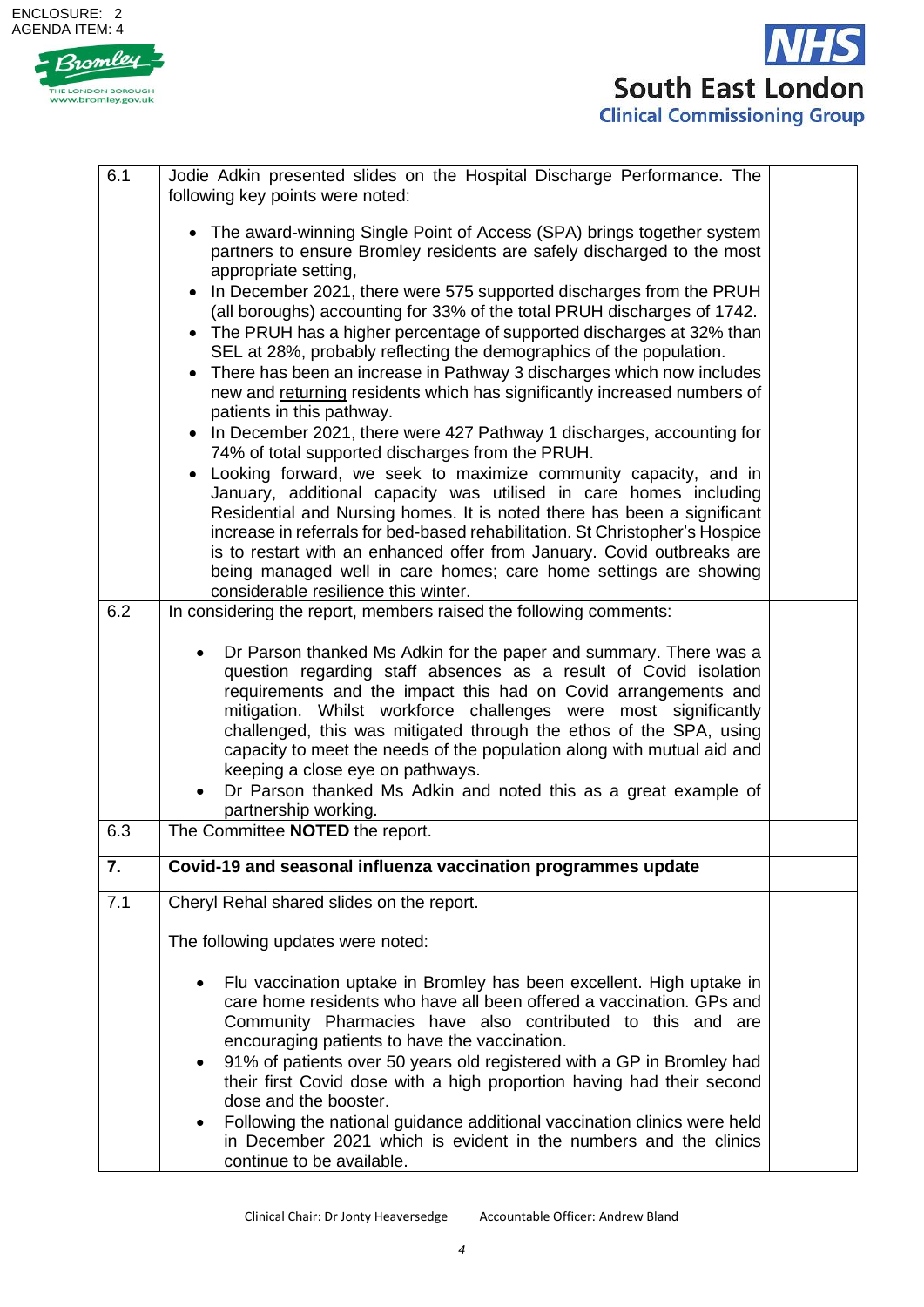



|     | Significant efforts are being made to target support for the groups with<br>inequalities in uptake.<br>The recent wave of Covid infections has led to workforce capacity<br>challenges due to staff isolating. Similarly, there has been a number of<br>patient vaccination cancellations due to isolation.<br>All schools in Bromley have been visited and pupils have been offered<br>$\bullet$<br>the Covid vaccination. The vaccination team are now preparing for the<br>second dose for 12 to 15-year-olds and the first dose for 5 to 11-year-<br>olds at risk group.                                                                                                                                                                                                                                                                                                                                                                                                                                                                                                                                                                                                                                                                                                                                                                                                                                                                                                                                                                                                                                                                     |  |
|-----|--------------------------------------------------------------------------------------------------------------------------------------------------------------------------------------------------------------------------------------------------------------------------------------------------------------------------------------------------------------------------------------------------------------------------------------------------------------------------------------------------------------------------------------------------------------------------------------------------------------------------------------------------------------------------------------------------------------------------------------------------------------------------------------------------------------------------------------------------------------------------------------------------------------------------------------------------------------------------------------------------------------------------------------------------------------------------------------------------------------------------------------------------------------------------------------------------------------------------------------------------------------------------------------------------------------------------------------------------------------------------------------------------------------------------------------------------------------------------------------------------------------------------------------------------------------------------------------------------------------------------------------------------|--|
| 7.2 | In considering the report, members raised the following comments:                                                                                                                                                                                                                                                                                                                                                                                                                                                                                                                                                                                                                                                                                                                                                                                                                                                                                                                                                                                                                                                                                                                                                                                                                                                                                                                                                                                                                                                                                                                                                                                |  |
|     | Dr Parson thanked Ms Rehal noting that this is a hugely important area<br>$\bullet$<br>of work for our population.<br>The uptake in pregnancy was discussed and how to promote uptake in<br>this cohort. Vaccinations have been offered and continue to be offered<br>to pregnant women. Promotional work to increase uptake included a<br>simple infographic shared with GP practices; promotion through<br>Maternity services in Bromley and beyond and a series of webinars has<br>been held. A South East London helpline is available for further<br>questions and an Information pack developed for pregnant women. In<br>terms of outcomes, 70% of pregnant women in Bromley have had their<br>first dose however the uptake is variable across South East London.<br>Dr Parson acknowledged the huge contribution from our volunteers in<br>vaccination clinics and invited Harvey Guntrip to add further points to<br>the discussion. Mr Guntrip had recently asked a group of late teens/early<br>20-year-olds the reasons for having the vaccine and the main themes<br>emerging were to attend events. Vaccines continue to be offered and<br>the message to get across is that it is never too late to have the first,<br>second or booster vaccination. It was noted that staff members of the<br>Bromley Civic site have undergone training to be vaccinators – about 30<br>staff members have been recruited on a secondment basis to be able to<br>deliver vaccinations. This reflects real partnership working.<br>Dr Parson thanked Ms Rehal and acknowledged the great partnership<br>working to improve vaccination uptake. |  |
| 7.3 | The Committee NOTED the report.                                                                                                                                                                                                                                                                                                                                                                                                                                                                                                                                                                                                                                                                                                                                                                                                                                                                                                                                                                                                                                                                                                                                                                                                                                                                                                                                                                                                                                                                                                                                                                                                                  |  |
| 8.  | <b>Bromley Borough Risk Register</b>                                                                                                                                                                                                                                                                                                                                                                                                                                                                                                                                                                                                                                                                                                                                                                                                                                                                                                                                                                                                                                                                                                                                                                                                                                                                                                                                                                                                                                                                                                                                                                                                             |  |
| 8.1 | Avril Baterip presented slides on the Bromley Risk Register, the following points<br>were highlighted:                                                                                                                                                                                                                                                                                                                                                                                                                                                                                                                                                                                                                                                                                                                                                                                                                                                                                                                                                                                                                                                                                                                                                                                                                                                                                                                                                                                                                                                                                                                                           |  |
|     | There are 7 active risks on the Bromley Risk Register. All risks have<br>assurances in place and are monitored monthly. There are no risks<br>currently overdue for review and no new risks had been opened during<br>the last month.                                                                                                                                                                                                                                                                                                                                                                                                                                                                                                                                                                                                                                                                                                                                                                                                                                                                                                                                                                                                                                                                                                                                                                                                                                                                                                                                                                                                            |  |
|     | There are 2 red risks – both are classed as moderate.<br>Ongoing risk reviews and discussions continue to consider whether the<br>changes to controls or mitigations are effective                                                                                                                                                                                                                                                                                                                                                                                                                                                                                                                                                                                                                                                                                                                                                                                                                                                                                                                                                                                                                                                                                                                                                                                                                                                                                                                                                                                                                                                               |  |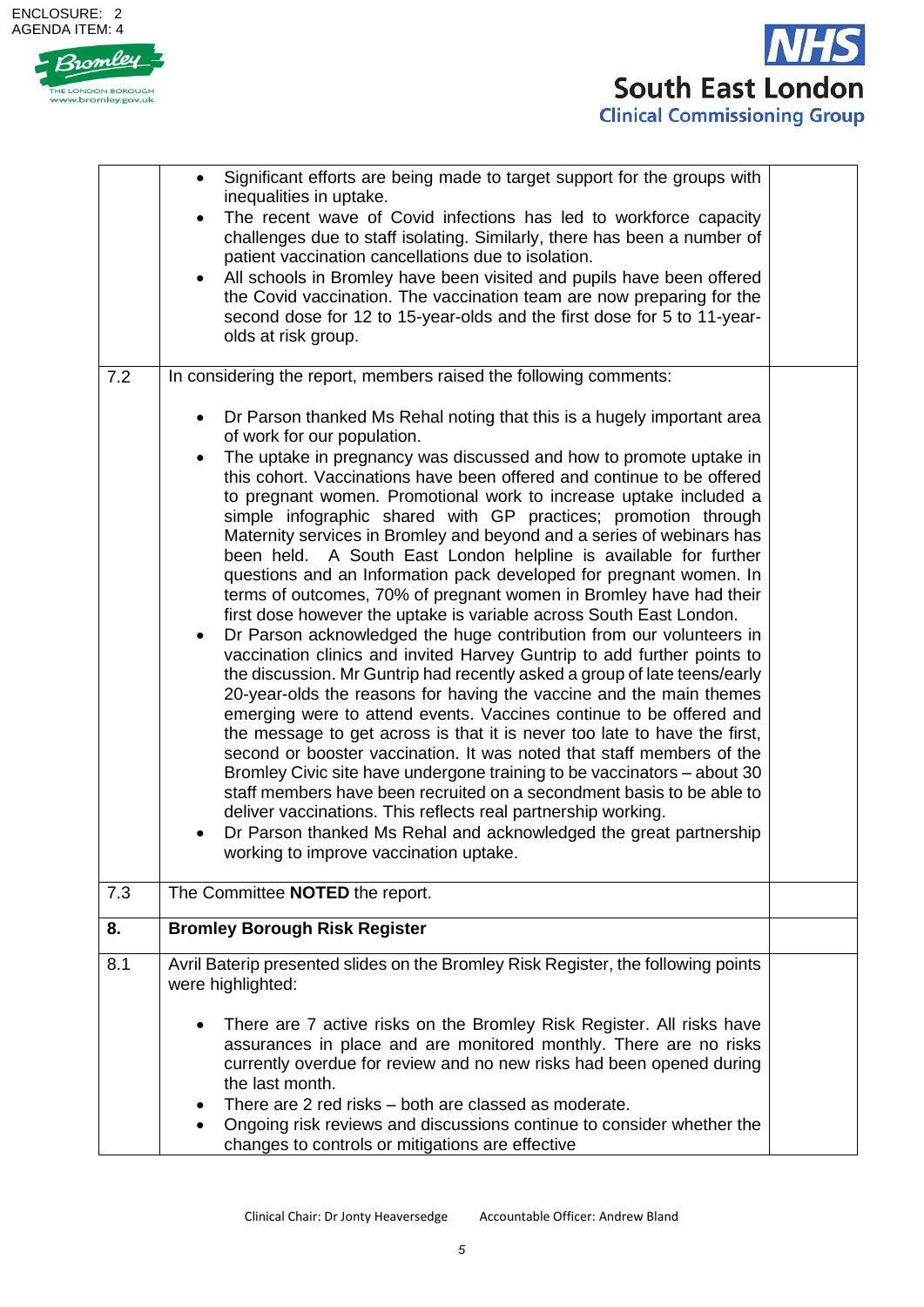



|     | The risks where control measures appear to have had no impact on the<br>likelihood/consequence of the inherent risk (Risks 165, 166 and 243)<br>were discussed at the Bromley Clinical Strategy Group meeting<br>Continuing Health Care risks (Risks 165 and 166) would need to retain<br>$\bullet$<br>the same red RAG rating until staffing issues had been addressed<br>It is noted that the RAG rating for the finance risk (Risk 243) would likely<br>$\bullet$<br>be able to be reduced at the next review, as the end of the financial year<br>was approaching. |  |
|-----|------------------------------------------------------------------------------------------------------------------------------------------------------------------------------------------------------------------------------------------------------------------------------------------------------------------------------------------------------------------------------------------------------------------------------------------------------------------------------------------------------------------------------------------------------------------------|--|
| 8.2 | In considering the report, members gave the following comments:                                                                                                                                                                                                                                                                                                                                                                                                                                                                                                        |  |
|     | Dr Parson thanked Ms Baterip for the report and summary.                                                                                                                                                                                                                                                                                                                                                                                                                                                                                                               |  |
| 8.3 | The Committee NOTED the report.                                                                                                                                                                                                                                                                                                                                                                                                                                                                                                                                        |  |
| 9.  | <b>Finance Month 8 Update</b>                                                                                                                                                                                                                                                                                                                                                                                                                                                                                                                                          |  |
| 9.1 | David Harris presented slides on the South East London CCG's financial<br>position as at Month 8.                                                                                                                                                                                                                                                                                                                                                                                                                                                                      |  |
|     | The following updates were noted:                                                                                                                                                                                                                                                                                                                                                                                                                                                                                                                                      |  |
|     | The position for SEL CCG at month 8 was breakeven.<br>The Bromley Borough position was £313k underspent.<br>$\bullet$                                                                                                                                                                                                                                                                                                                                                                                                                                                  |  |
|     | The key variances at Month 8 are:                                                                                                                                                                                                                                                                                                                                                                                                                                                                                                                                      |  |
|     | Community was overspent by £106k due primarily to an overspend in<br>Community Phlebotomy and an overspend on the Bromley Healthcare<br>contract<br>The Mental Health placement position is £178k underspent due to lower                                                                                                                                                                                                                                                                                                                                              |  |
|     | activity than budgeted                                                                                                                                                                                                                                                                                                                                                                                                                                                                                                                                                 |  |
|     | Continuing Healthcare budgets are underspending by £238k as activity<br>was lower than budgeted for                                                                                                                                                                                                                                                                                                                                                                                                                                                                    |  |
|     | Bromley has received a Covid budget for H2 totalling £765k, in addition<br>to this the Hospital Discharge Programme plan for H2 is £4,024k.                                                                                                                                                                                                                                                                                                                                                                                                                            |  |
|     | The 2022/23 Priorities and Operational Planning guidance was released<br>on the 24th December 2021 with confirmation of details to follow                                                                                                                                                                                                                                                                                                                                                                                                                              |  |
|     | The National tariff is to increase by 1.7%<br>The Mental Health Investment Standard (MHIS) will continue to apply to                                                                                                                                                                                                                                                                                                                                                                                                                                                   |  |
|     | ICBs with growth at more than ICB growth<br>The minimum BCF contribution to social care will rise by at least 5.3%                                                                                                                                                                                                                                                                                                                                                                                                                                                     |  |
|     | on average, ICB specific figures is to be published<br>The Hospital Discharge Programme will end in March 2022                                                                                                                                                                                                                                                                                                                                                                                                                                                         |  |
| 9.2 | In considering the report, members gave the following comments:                                                                                                                                                                                                                                                                                                                                                                                                                                                                                                        |  |
|     | Dr Parson thanked Mr Harris for the update and noted the challenges of<br>a reduced Covid-driven budget for the next financial year.                                                                                                                                                                                                                                                                                                                                                                                                                                   |  |
| 9.3 | The Committee <b>NOTED</b> the Month 8 Finance report.                                                                                                                                                                                                                                                                                                                                                                                                                                                                                                                 |  |
| 10  | <b>Borough Board Assurance Report - Bromley</b>                                                                                                                                                                                                                                                                                                                                                                                                                                                                                                                        |  |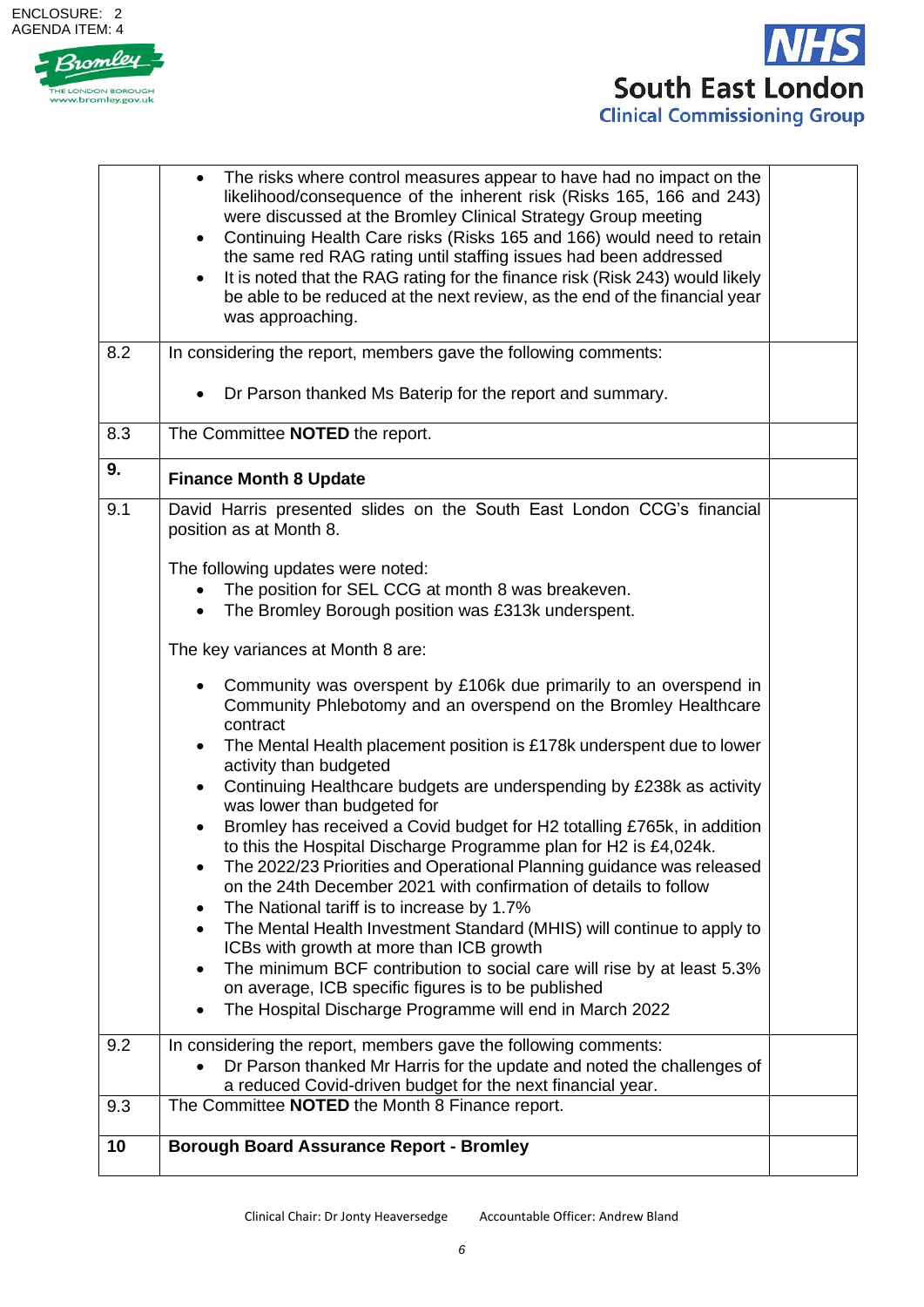



| 10.1 | Omar Al-Ramadhani presented the report which was taken as read. The<br>following updates from the summary table slides were noted:                                                                                                                                                                                                                                                                                                                                                                                                                                                                                                                                                                                                                                                                                                                                                                                                                                                                                                                                                                                           |  |
|------|------------------------------------------------------------------------------------------------------------------------------------------------------------------------------------------------------------------------------------------------------------------------------------------------------------------------------------------------------------------------------------------------------------------------------------------------------------------------------------------------------------------------------------------------------------------------------------------------------------------------------------------------------------------------------------------------------------------------------------------------------------------------------------------------------------------------------------------------------------------------------------------------------------------------------------------------------------------------------------------------------------------------------------------------------------------------------------------------------------------------------|--|
|      | IAPT access performance was below plan in Q1 2021/22 against a Q1<br>$\bullet$<br>plan of 6.2%. South East London CCG is meeting the IAPT recovery<br>rate standard of 50% with a performance of 51.3% in September 2021.<br>Bromley has met all the IAPT treatment targets for the three key<br>٠<br>performance areas<br>Serious Mental Illness (SMI) Physical Health Checks for Q2 in South<br>$\bullet$<br>East London is below target for all boroughs<br>Boroughs are working with their practices to improve delivery against<br>$\bullet$<br>the diabetes standards, however there is a significant lag in the<br>availability of national data. Good progress is being made on the<br>development of a local South East London dashboard which will provide<br>more up-to-date data.<br>Autism remains below trajectory, work has been ongoing to provide<br>$\bullet$<br>training to improve performance with this being an area to monitor over<br>the next coming months                                                                                                                                         |  |
| 10.2 | The Committee discussed the report, making the following points:<br>Dr Parson thanked Mr Al-Ramadhani and expressed gratitude to the<br>hospital teams who provided Diabetes support. It was acknowledged<br>that the clinical pathways in Bromley were very well established in<br>primary care and less dependent on specialist services.                                                                                                                                                                                                                                                                                                                                                                                                                                                                                                                                                                                                                                                                                                                                                                                  |  |
|      | Mr Cheung commented on three areas from the slides presented:                                                                                                                                                                                                                                                                                                                                                                                                                                                                                                                                                                                                                                                                                                                                                                                                                                                                                                                                                                                                                                                                |  |
|      | Serious Mental Illness (SMI) health checks and the work ongoing to<br>$\bullet$<br>improve performance which includes the setting up of a SMI health<br>check taskforce, with members from all sectors, to establish and<br>improve uptake of checks. Short and long-term targets have been set<br>which includes incentives around primary care.<br>Learning Disability (LD) has a similar LD health check group established<br>$\bullet$<br>with a lot of innovative work being recognised. There has been a 20%<br>increase in the number of health checks completed in Q3 in comparison<br>to Q2. Primary Care Networks (PCNs) are working well with podcasts<br>available to people with LD promoted across the borough.<br>A significant amount of work has been ongoing for Diabetes which<br>includes an integrated model with advanced primary care support in<br>Bromley Healthcare involving consultants from the PRUH. Working with<br>the Clinical Effectiveness team, a resource pack to support primary care<br>has been produced which shows best practice and the use of data for<br>intelligence purposes. |  |
|      | Dr Parson thanked Mr Cheung acknowledging the good co-working and<br>leadership in Learning Disability. It was noted for Diabetes, the wide-spread<br>resilience and joined up working with Acute and Community providers<br>strengthened by PCNs and established Clinical Effectiveness teams.                                                                                                                                                                                                                                                                                                                                                                                                                                                                                                                                                                                                                                                                                                                                                                                                                              |  |
| 10.3 | The Committee NOTED the report.                                                                                                                                                                                                                                                                                                                                                                                                                                                                                                                                                                                                                                                                                                                                                                                                                                                                                                                                                                                                                                                                                              |  |
|      |                                                                                                                                                                                                                                                                                                                                                                                                                                                                                                                                                                                                                                                                                                                                                                                                                                                                                                                                                                                                                                                                                                                              |  |